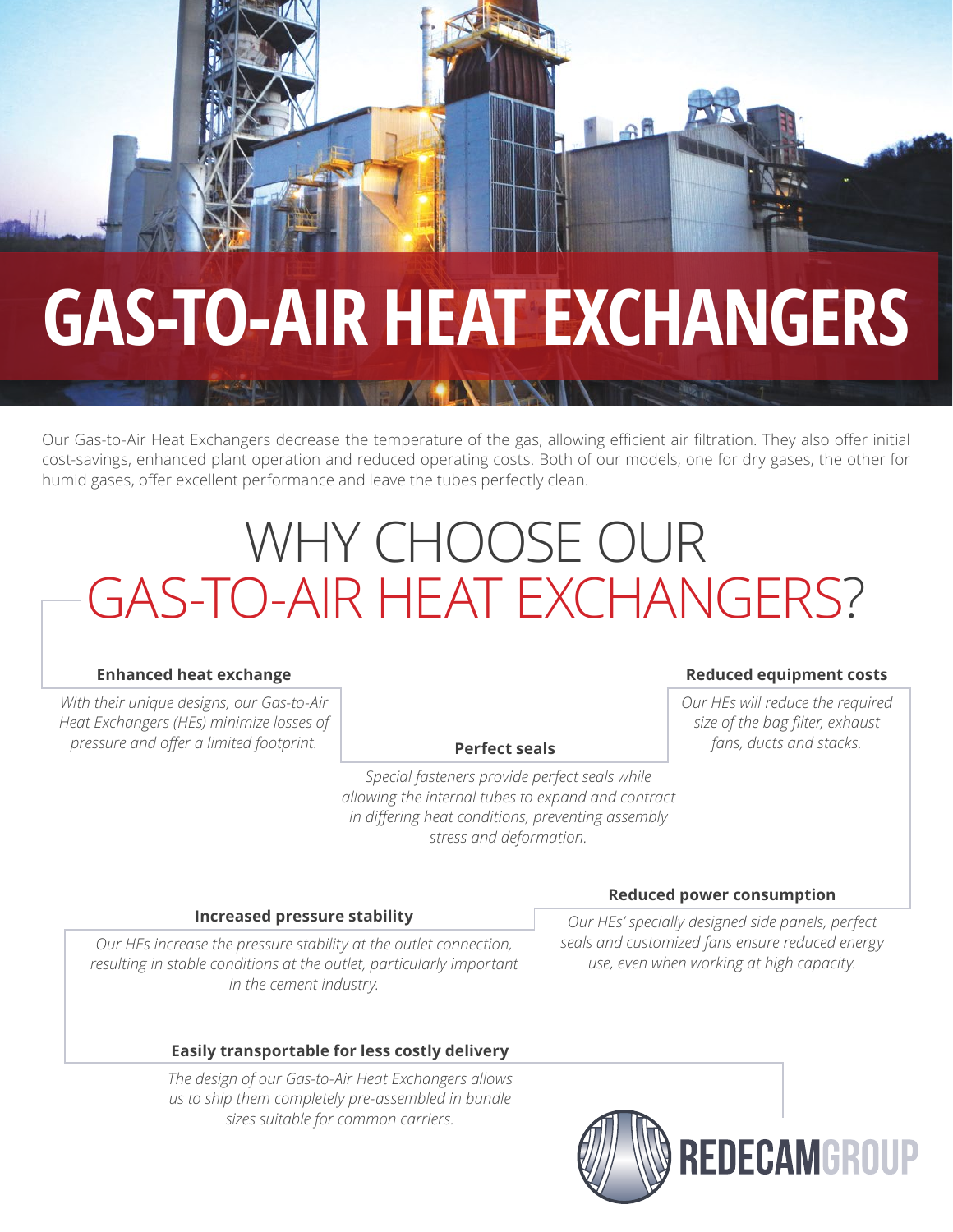#### OUR AXIAL FANS

Axial fans are fit onto the front of the HE, blowing ambient air horizontally onto the tubes.

Advantages of our axial fans:

- 1 All fans are easily accessible for inspection and maintenance from walkways and stairs
- $2)$  The number of blades can be customized usually between five and 10 - depending on the required pressure and maximum noise level
- 3 The blades are extruded, light alloy metal with an adjustable pitch
- 4 The blade drivers can be either powered by belt drive, direct drive or with a motorreducer
- 5 The fans can operate at fixed speed, twospeeds or variable speeds

#### OUR DOUBLE-PASSAGE MODEL (DP-RF)

- 1 Excellent performance
- 2) Tubes remain perfectly clean
- 3 More compact design than other heat exchangers for similar applications

Our Double-Passage Model is engineered for industries in which the gas is humid. Our design avoids local water condensation on the tubes which creates corrosion and mud, which in turn clogs the tubes. The DP-RF Model maintains the temperature of the exterior casing of the tubes above dew point.

- 1 Unparalleled efficiency
- 2 No risk of fouling
- 3) Special side panels ensure the fans' airflow reaches every row of tubes

In the DP-RF Model, there are two bundles of vertical tubes separated to create a cross flow of gas. The fans blow ambient air through the first bundle of tubes. The warmer air emerging from those tubes is then blown onto the second bundle of tubes, avoiding the formation of condensation.

Advantages of our Double-Passage Model:

#### OUR RF-MODEL

Our RF-Model is designed for dry gases, when there is no risk of mud inside the tubes. The process flow enters through the hood on top, passes through the tubes and leaves through an opening located on top of the hopper. Dust that drops out from the gas flow settles in the hopper below the tube nest. This HE is important with our Dual-Input Integrated System, in which gas and cooler exhaust air are mixed upstream of the HE.

Advantages of our RF-Model:



Our Gas-to-Air Heat Exchangers have a large structural frame, most often housing several axial fans placed one atop the other to ensure an air flow through the entire length of the tubes (tubes are at times 12 meters or 39 feet high). The vertical tubes are in "bundles" held together by tube sheets. These tube sheets further concentrate the airflow. The fans push ambient air horizontally through the bundles of vertical tubes in order to cool the gas inside the tubes.

Redecam has two models of Heat Exchangers: our RF-Model and our Double-Passage Model. Both can be customized to suit your needs.

# HOW OUR GAS-TO-AIR HEAT EXCHANGERS WORK

#### OUR PERFECT SEALS

We have designed our tube sheets, which hold the vertical tubes and concentrate the air flow, with perfect seals. The tubes are fastened on the tube sheet by means of a special Redecam fiber seal pressed around the tube with a collar allowing the internal tubes to expand and contract in differing heat conditions, preventing assembly stress and deformation. A replaceable insert is installed on each tube inlet to limit abrasion impacts.

#### OUR OPTIMIZED TEMPERATURE CONTROL SOLUTION

#### *Our Innovative Solution*

We have developed a control system based on the inlet temperature only, with variable coefficients depending on gas mass and ambient temperature. The difference between the actual outlet temperature and the set point allows the combined effect of gas mass and ambient temperature. It can therefore be put into the control equation as a variable coefficient, thus ensuring constant equilibrium.

*Common Weaknesses in Other Heat Exchange Systems* 

In most heat exchangers, the axial fans' speed is regulated by a direct control loop linked to the temperature at the HE outlet. This means the high thermal inertia of the system will generate an outlet fluctuating temperature, causing an adverse effect on the tail fan control. This forces the system to continually hunt and never achieve any equilibrium.